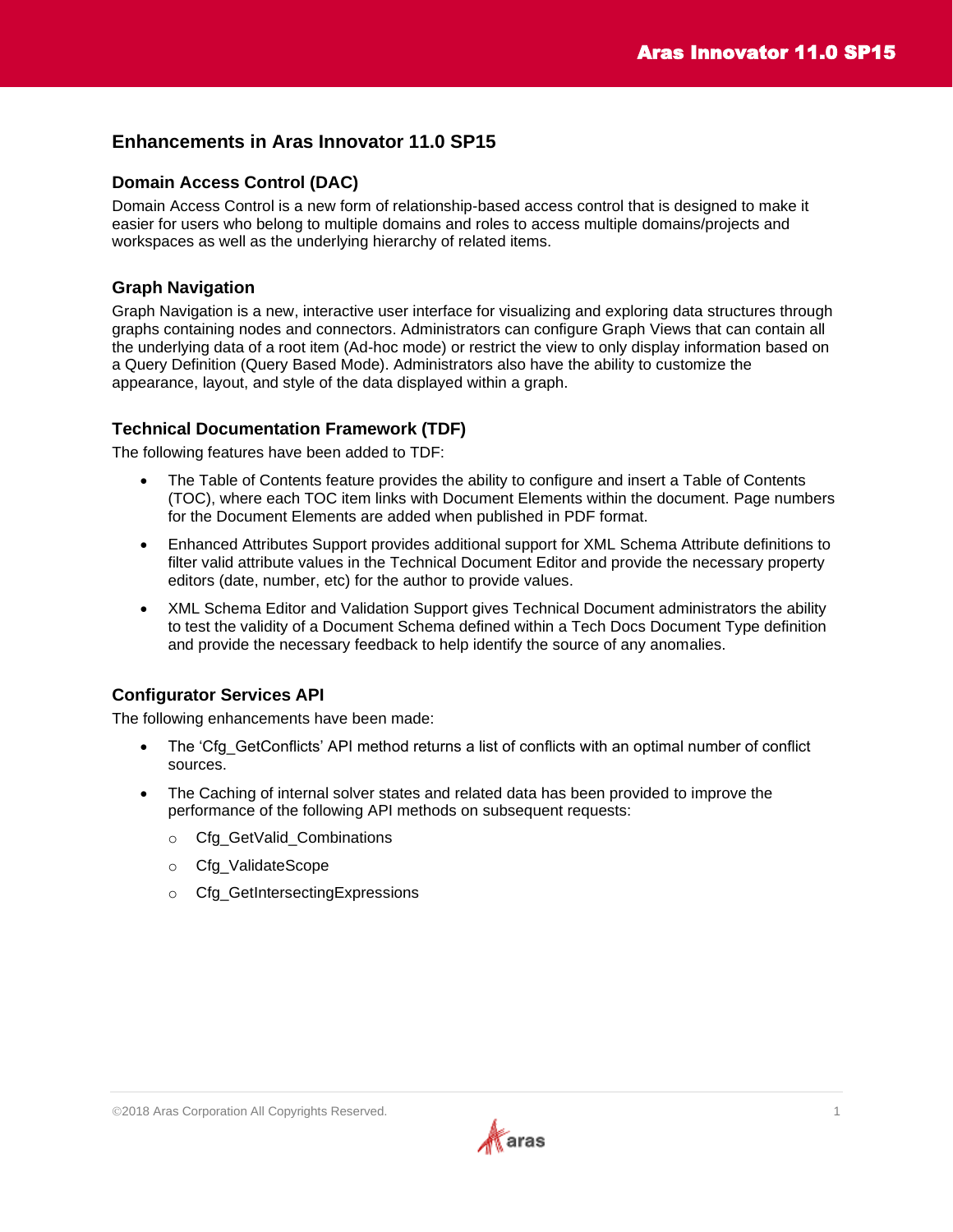### **Effectivity Services API**

The following enhancements have been made:

- Effectivity expressions can now contain negative numbers.
- A new UI control, DynamicTreeGrid, has been introduced. It can be used to create an input form for the effectivity resolution criteria that can be integrated into the Tree Grid View for structure resolution.
- The performance of the Effectivity Resolution Engine has been improved through the use of Query Builder to resolve large, multi-level structures.

#### **Self-Service Reporting**

The Self Service Reporting feature has been improved to fix a number of critical issues identified by Subscribers. Additional improvements related to performance and usability have also been included in this release.

# **Issues Fixed in Aras Innovator 11.0 SP15**

Framework

| Issue # | <b>Description</b>                                                                                                                    |
|---------|---------------------------------------------------------------------------------------------------------------------------------------|
| 037759  | Self-Service Reports now display color list, Boolean, and image properties<br>correctly.                                              |
| 040768  | Fixed issue when returning to ItemType tab from Preview Tab where the report<br>window would become blank.                            |
| 041827  | Addressed issue where a property in an editable report was displayed incorrectly in<br>Self-Service Reports.                          |
| 042600  | Addressed case in which Properties of relationships would disappear after applying<br>"Allow Nulls" in Self-Service Reports.          |
| 042715  | Corrected logic which prevented some Selected properties from being saved in<br>Excluded Properties in Self-Service Reports.          |
| 042838  | Fixed Value Ranges in Advanced Settings not appearing in charts when using a<br>Japanese client and server with Self-Service Reports. |
| 044912  | Addressed a situation in which the user was unable to create an SSR report in<br>Edge.                                                |
| 046213  | It is now possible to set a specified number of rows for display in the preview tab<br>for Self-Service Reporting.                    |
| 046677  | Function drop-down is now displayed correctly on the Chart tab in Self-Service<br>Reports.                                            |
| 047048  | Fixed issue where line breaks did not get displayed in Self-Service Reports.                                                          |

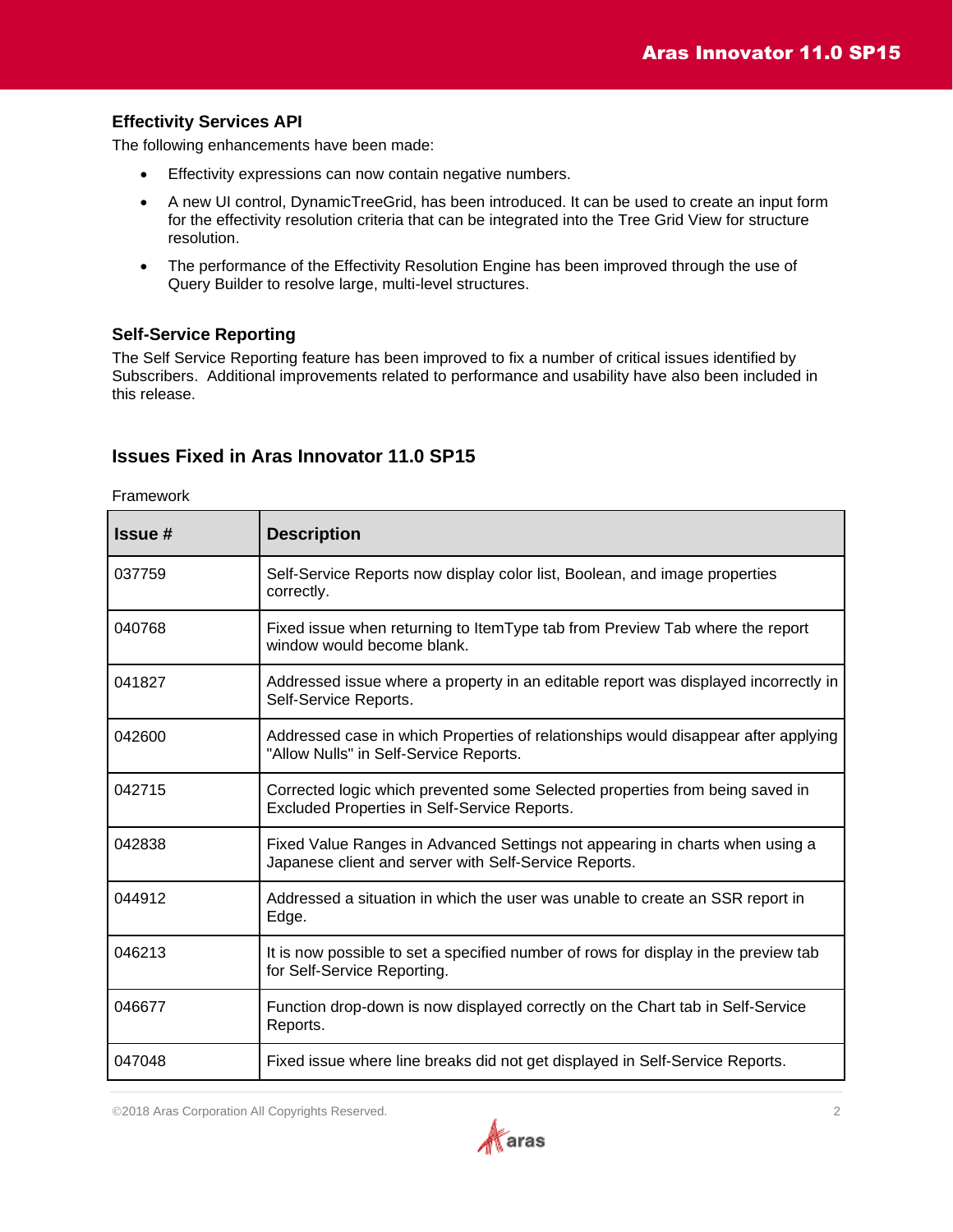| <b>Issue#</b> | <b>Description</b>                                                                                                                                                                                                                                                                               |
|---------------|--------------------------------------------------------------------------------------------------------------------------------------------------------------------------------------------------------------------------------------------------------------------------------------------------|
| 050025        | Corrected issue that could occur where data failed to save the "start of header"<br>character was inserted into a text field.                                                                                                                                                                    |
| 050596        | The fixed an issue with the Technical Documentation framework window to<br>automatically scroll down when the cursor is all the way at the bottom of the<br>window and the End User clicks Shift+Enter to start a new line.                                                                      |
| 050597        | When bringing up a context menu in the Technical Document Framework while the<br>cursor is all the way at the bottom of the screen, the context menu will pop up<br>above the cursor location.                                                                                                   |
| 051175        | Introduced a new form of access control based on a single top-level item and its<br>derived relationship structure. This new module, called Domain Access Control<br>(DAC), can be used to provide supplier access based on a single project and parts<br>and documents related to that project. |
| 051180        | Introduced Graph Navigation as a new, interactive user interface for visualizing and<br>exploring data structures through graphs containing nodes and connectors.                                                                                                                                |
| 051845        | Corrected issue where Equals Filter (Multiple) was being displayed incorrectly<br>when attempting to Edit report in Self-Service Reports.                                                                                                                                                        |
| 052805        | Batch operations were introduced into Odata.                                                                                                                                                                                                                                                     |
| 053218        | Improvements have been made to drag and drop functionality in the xClass Editor.                                                                                                                                                                                                                 |
| 053244        | Fixed Invalid column name error on foreign properties in filters in Self-Service<br>Reports.                                                                                                                                                                                                     |
| 054504        | If Windows Authentication is used, the password validation in the vote dialog has<br>been disabled.                                                                                                                                                                                              |
| 054576        | Fixed an issue with extended classifications that could prevent the AML from<br>updating after changing xClass columns in main search grid                                                                                                                                                       |
| 055383        | Fixed an issue where an ItemType became unavailable after an invalid search<br>using Advanced Search                                                                                                                                                                                             |
| 056744        | Corrected issue that occurred when previewing a filtered report where an invalid<br>column name error was returned for foreign properties in Self-Service Reports.                                                                                                                               |
| 057294        | Corrected issue where the Properties tab was not getting refreshed if the<br>ItemTypes tab was updated.                                                                                                                                                                                          |
| 057296        | Fixed an issue that could prevent editing the report structure in Self-Service<br>Reports.                                                                                                                                                                                                       |
| 057437        | Fixed issue where some relationship grids would update after locking or unlocking<br>an ItemType form within the grid.                                                                                                                                                                           |

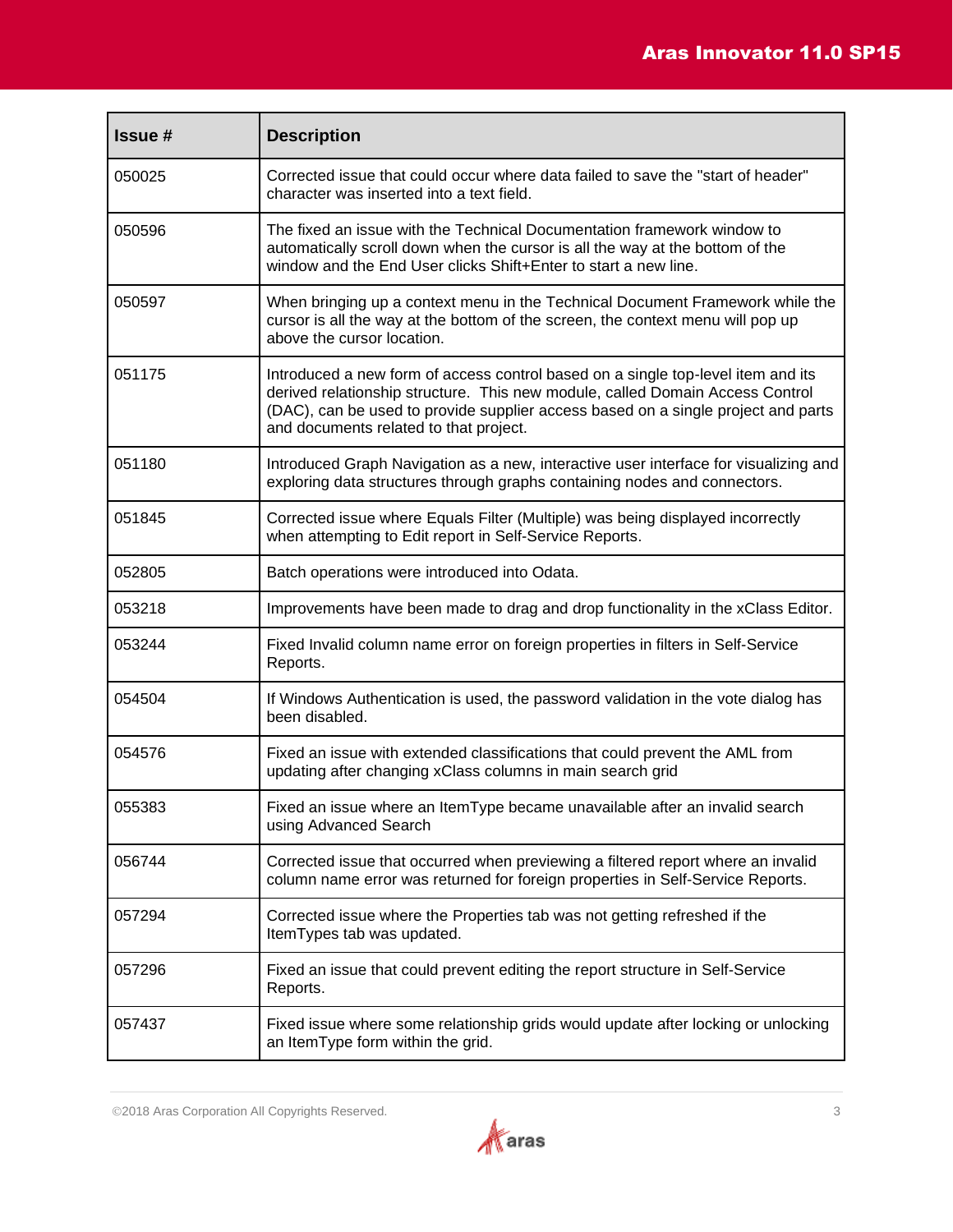| <b>Issue#</b> | <b>Description</b>                                                                                                                                                                                                 |
|---------------|--------------------------------------------------------------------------------------------------------------------------------------------------------------------------------------------------------------------|
| 057525        | When creating a Part BOM report, the sub-Part Number is different from the main<br>Part Number in the report.                                                                                                      |
| 057946        | Improved Count() condition in Query Builder.                                                                                                                                                                       |
| 058172        | Float properties are now shown in the correct format by default in Self-Service<br>Reports.                                                                                                                        |
| 058326        | Fixed issue where, for newly-created Effectivity items, Effectivity expression input<br>in the definition area was not enabled until after Save was clicked.                                                       |
| 058473        | The Tab key now advances to the next search cell within a new freeze column<br>region.                                                                                                                             |
| 059303        | ODATA PUT method will now update simple property or single navigation property.<br>When trying to apply PUT method to other cases the response will return an error<br>code.                                       |
| 059308        | All ODATA operations allowing edit action will also accept 'update' action if<br>specified by @aras.action.<br>PUT DELETE HTTP methods are not overwritten by "@aras.action: update"<br>Innovator action           |
| 059342        | Fixed error in main Search grid criteria row when opend by F2.                                                                                                                                                     |
| 059442        | A NULL filter condition in an OData request now returns data for Item Properties in<br>GET.                                                                                                                        |
| 059544        | When working with the technical documentation framework, it is now possible to<br>configure and insert a Table of Contents with links to associated headings in the<br>document.                                   |
| 059545        | When creating or editing XML schemas for Technical Documents, administrators<br>can now validate their updates as they go, helping avoid compilation errors.                                                       |
| 059546        | The enhanced attribute support in Technical Documents now allows administrators<br>to specify a range of valid and required values that an End User would enter into<br>an element.                                |
| 059566        | Item context menu (reference item) correctly shows when an item was unlocked in<br>the content modelling framework.                                                                                                |
| 059567        | Added UI Control to input effectivity criteria for structure resolution within Effectivity<br>Services.                                                                                                            |
| 059771        | Fixed issue where a session was closed if the user selected logout but selected to<br>cancel/stay when warned of unsaved items. The user's session now remains open<br>and unsaved items are saved when requested. |

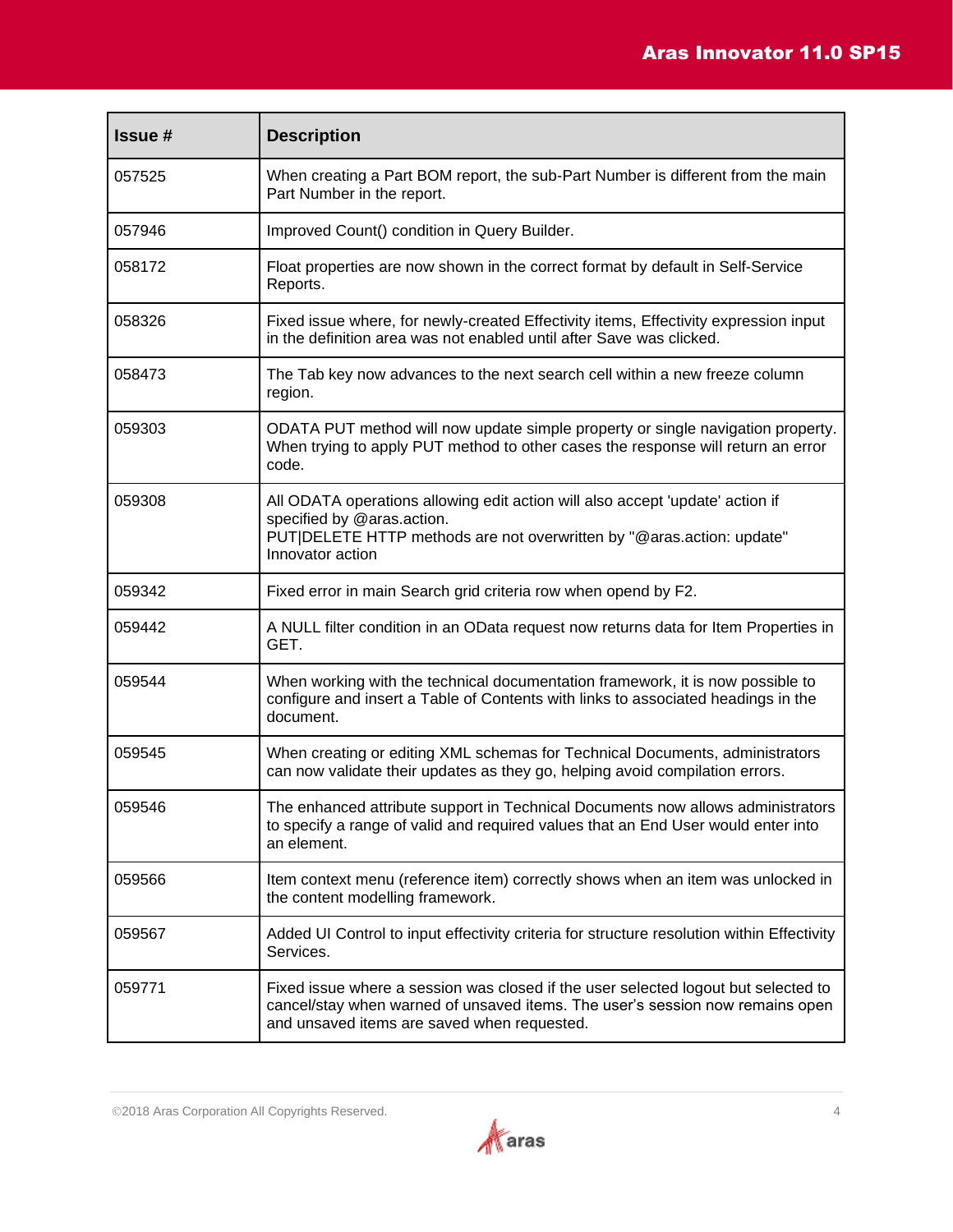| <b>Issue#</b>             | <b>Description</b>                                                                                                                                                                                                                         |
|---------------------------|--------------------------------------------------------------------------------------------------------------------------------------------------------------------------------------------------------------------------------------------|
| 059811                    | Fixed an issue that could cause search criteria entered into the "frozen" section of<br>the main grid to be ignored.                                                                                                                       |
| 060012                    | Corrected error which occurred if (2000+) xProperties exist and onAfterAdd/Update<br>event was defined.                                                                                                                                    |
| 060042                    | Fixed issue in the technical documentation framework that occurred when the<br>property Content was unable to be resized from 4000 to max if the Aras Innovator<br>instance had more than one database installed.                          |
| 060190                    | Searching by date using the preceding "0" (e.g. in format 09/24/2017) now<br>processes the date and automatically changes the Date value to the correct format<br>(e.g. 9/24/2017).                                                        |
| 060279                    | Corrected issue where focus was lost in Filter textbox when running Report in Self-<br>Service Reporting.                                                                                                                                  |
| 060333                    | Files can now print while in Markup mode.                                                                                                                                                                                                  |
| 060622                    | The arrows indicating the sort direction in the Main Grid use the "up arrow" to<br>indicate "incremental" (A-Z) sort order and the "down arrow" to indicate<br>"decremental" (Z-A) order.                                                  |
| 060848                    | Fixed an error in OData when using the PUT method to change the related item<br>(\$ref) in a relationship by reference.                                                                                                                    |
| 061558                    | Disabled xClasses button when Item created by method.                                                                                                                                                                                      |
| 061574                    | Fixed an issue that occurred when using the isClassifiedByxClass() method for 2<br>identically named xClasses belonging to different xClassification trees in a MAC<br>Condition. Both xClasses will now be saved and displayed correctly. |
| 062189                    | The Foreign property field now displays on the Item Form.                                                                                                                                                                                  |
| 062379                    | Fixed an issue in which the basic search cell is not cleared if contents are deleted<br>by highlight/select/delete.                                                                                                                        |
| 062836                    | Values in Properties tab for Polyltems are now correctly displayed in Self-Service<br>Reports.                                                                                                                                             |
| 063841                    | Login names with apostrophes are correctly parsed.                                                                                                                                                                                         |
| 065138                    | Performance improvements were implemented for Tree Grid View used with<br><b>Effectivity Services.</b>                                                                                                                                     |
| 034198, 044190,<br>069644 | Improvements to SSR access control.                                                                                                                                                                                                        |
| 034423, 063954            | Self-Service Reporting now uses the standard Aras Innovator calendar.                                                                                                                                                                      |

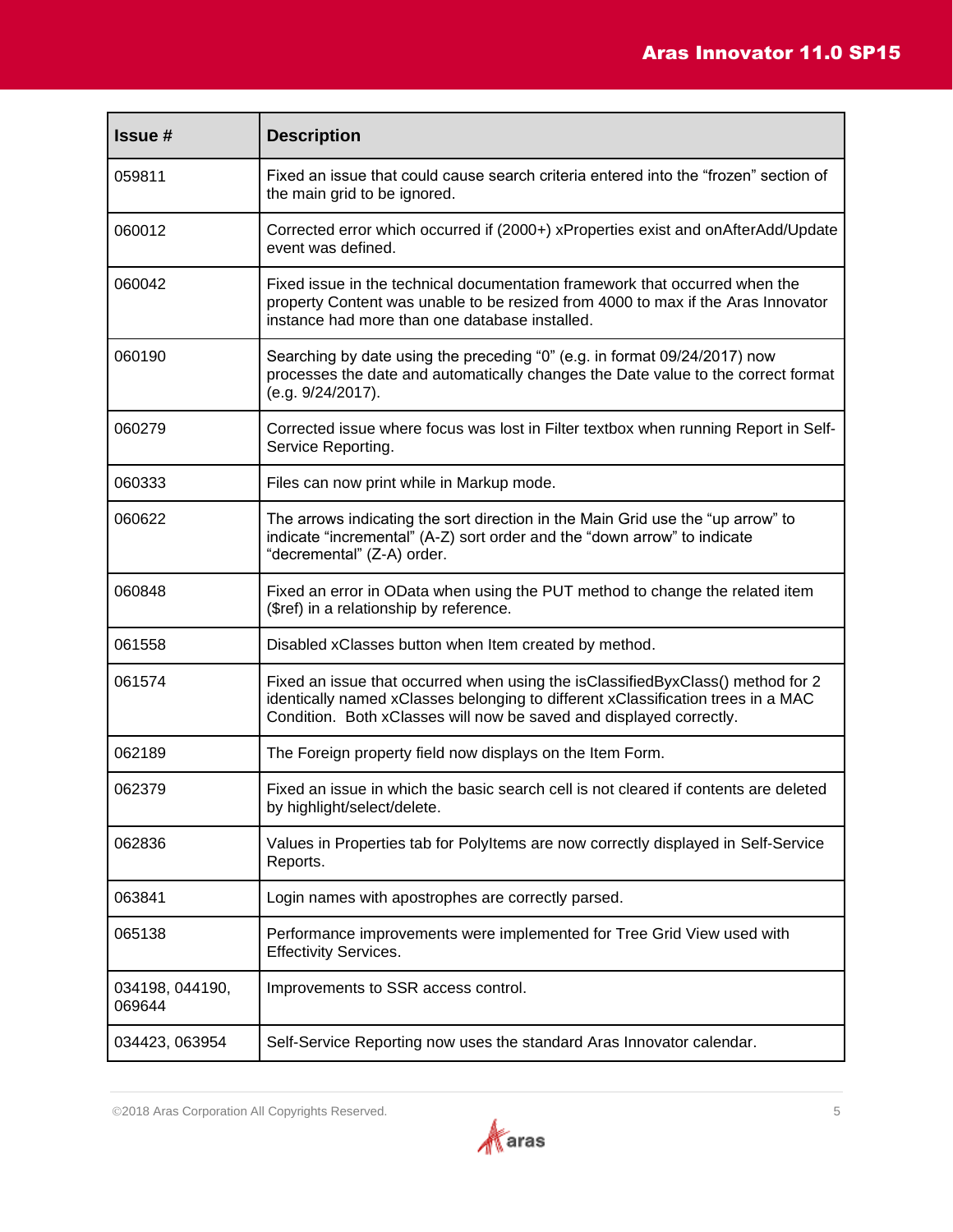| <b>Issue#</b>                                                                              | <b>Description</b>                                                                                                                                                                     |
|--------------------------------------------------------------------------------------------|----------------------------------------------------------------------------------------------------------------------------------------------------------------------------------------|
| 039984, 046671                                                                             | Corrected issue where report preview displayed the keyed name of a property<br>instead of the label specified in the report builder of Self-Service Reporting.                         |
| 040754, 042733,<br>050617, 050633,<br>056217, 053746,<br>057718, 062481,<br>063920, 064217 | Fixed issue in Self-Service Reporting so that Properties and RelationshipTypes are<br>properly displayed for ItemType in Chrome.                                                       |
| 046207, 049813                                                                             | Addressed issue where Export as PDF in Self-Service reporting did not work on<br>Windows Server 2016.                                                                                  |
| 046844, 049459,<br>46845                                                                   | Fixed issue where Self-Service Reports with Link/Link(New Window) or Pop-up<br>Drill-Down Style would not properly load the linked sub-report.                                         |
| 048271, 053226                                                                             | Addressed issue where clicking on the Gauge chart in the report did not display<br>sub-report in Self-Service Reports.                                                                 |
| 052013, 052014,<br>055629                                                                  | Addressed issue that occurred when exporting a report to Excel. Dates were<br>displayed incorrectly because the exported field included HTML in Self-Service<br>Reporting.             |
| 052175, 052181                                                                             | Fixed issue that occurred when, after removing an Item from a report, the<br>Properties tab was blank and then on reload displayed duplicate Properties in Self-<br>Service Reporting. |
| 057902, 056174                                                                             | Fixed issue that occurred in report with VG checked, where some characters were<br>displayed as HTML entities in Self-Service Reporting.                                               |
| 058599, 062086                                                                             | Lists displayed in the main grid simple search correctly expand to show the full<br>label.                                                                                             |
| 059769, 059115                                                                             | Improved OAuth authentication to work with the download of files using the<br>Checkout manager and using the Open in Office action.                                                    |
| 059799, 064617                                                                             | Addressed issue that could prevent data from being input into the relationship grid<br>when typing after tabbing into the cell.                                                        |
| 060247, 061878                                                                             | Improvements to OAuth                                                                                                                                                                  |
| 062125, 063072,<br>063627, 063693,<br>063694, 063695                                       | HttpServerConnection and IOM was updated to use access token.                                                                                                                          |
| 062184, 062237                                                                             | Enhancements have been made to strengthen the connection between<br>OAuthServer and InnovatorServer.                                                                                   |
| 062327, 062786,<br>062787, 063181,<br>063409                                               | Added security enhancements to the OAuth process.                                                                                                                                      |